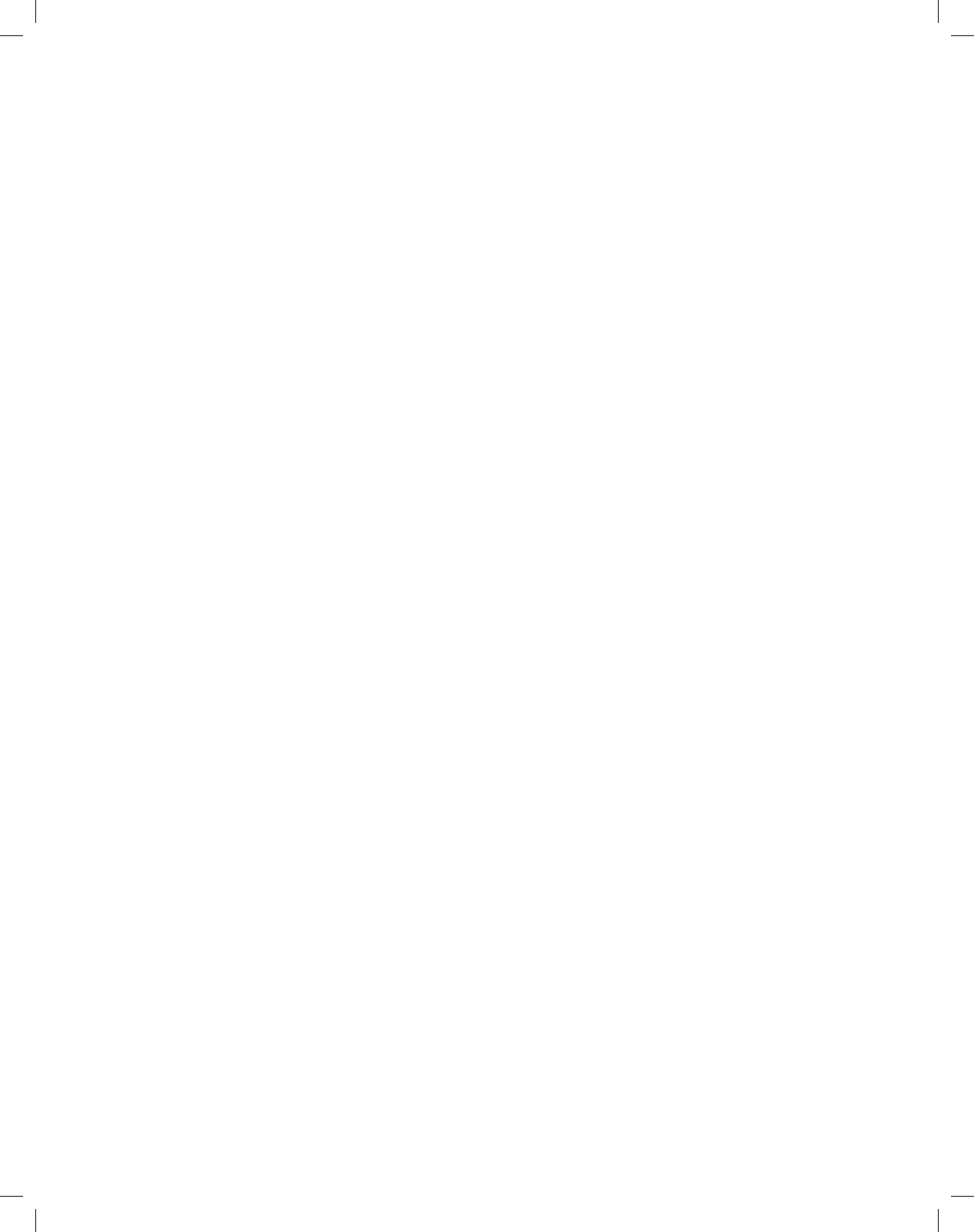# **TRANSLATED FINANCIAL STATEMENTS**

### **Balance Sheet as at March 31, 2022**

|                                     |                | As at March 31, 2022 |               | As at March 31, 2021 |               |  |
|-------------------------------------|----------------|----------------------|---------------|----------------------|---------------|--|
| <b>Particulars</b>                  | <b>Note</b>    | <b>USD</b>           | ₹             | <b>USD</b>           | ₹             |  |
| <b>ASSETS</b>                       |                |                      |               |                      |               |  |
| <b>Current assets</b>               |                |                      |               |                      |               |  |
| - Cash and cash equivalents         | 1              | 374                  | 28,379        | 374                  | 27,380        |  |
| <b>Total assets</b>                 |                | 374                  | 28,379        | 374                  | 27,380        |  |
| <b>EQUITY AND LIABILITIES</b>       |                |                      |               |                      |               |  |
| <b>Equity</b>                       |                |                      |               |                      |               |  |
| Equity Share capital                | $\overline{c}$ | 1,82,150             | 1,38,05,149   | 1,82,150             | 1,33,16,987   |  |
| Other equity                        |                | (1, 91, 776)         | (1,45,34,669) | (1, 91, 776)         | (1,40,20,707) |  |
| <b>Total equity</b>                 |                | (9,626)              | (7, 29, 520)  | (9,626)              | (7,03,720)    |  |
| <b>Liabilities</b>                  |                |                      |               |                      |               |  |
| <b>Non-current liabilities</b>      |                |                      |               |                      |               |  |
| <b>Financial liabilities:</b>       |                |                      |               |                      |               |  |
| - Borrowings                        | 3              | 10,000               | 7,57,900      | 10,000               | 7,31,100      |  |
| <b>Total liabilities</b>            |                | 10,000               | 7,57,900      | 10,000               | 7,31,100      |  |
| <b>Total equity and liabilities</b> |                | 374                  | 28,380        | 374                  | 27,380        |  |

# Statement of Profit and Loss for the year ended March 31, 2022

| <b>Particulars</b>                                       | <b>Note</b> | Year ended<br>March 31, 2022 |     | Year ended<br>March 31, 2021 |           |
|----------------------------------------------------------|-------------|------------------------------|-----|------------------------------|-----------|
|                                                          |             | <b>USD</b>                   | ₹   | <b>USD</b>                   | ₹         |
| Revenue from operations                                  |             |                              |     |                              |           |
| <b>Total Income</b>                                      |             |                              |     |                              |           |
| <b>Expenses</b>                                          |             |                              |     |                              |           |
| Other expenses                                           | 4           |                              |     | 569                          | 42,113    |
| <b>Total expenses</b>                                    |             |                              |     | 569                          | 42,113    |
| Profit before tax                                        |             |                              |     | (569)                        | (42, 113) |
| Profit / (loss) for the period                           |             | $\overline{\phantom{0}}$     |     | (569)                        | (42, 113) |
| Other comprehensive income                               |             |                              |     |                              |           |
| i) Items that will not be reclassified to profit or loss |             |                              | (3) |                              | 514       |
|                                                          |             |                              | (3) |                              | 514       |
| Total comprehensive income for the year                  |             |                              | (3) | (569)                        | (41, 599) |
| المالية المستحدث والمستحدث والمنافس والمستحدث            |             |                              |     |                              |           |

*(Comprising Profi t and Other Comprehensive Income for the year)*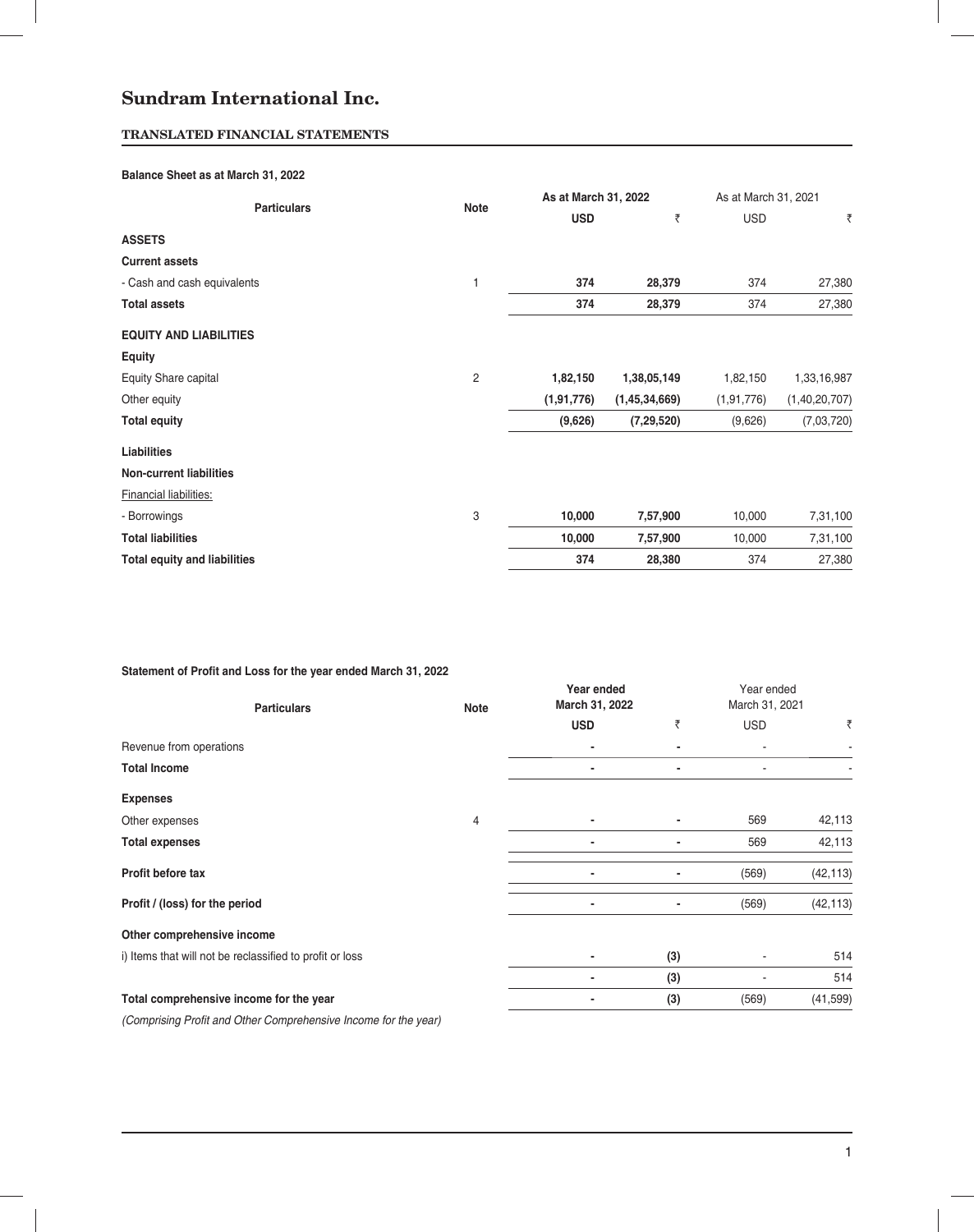# **TRANSLATED FINANCIAL STATEMENTS**

# **Statements of Changes in Equity for the year ended March 31, 2022**

| A. Equity Share Capital                         |            |              |
|-------------------------------------------------|------------|--------------|
| <b>Particulars</b>                              | <b>USD</b> |              |
| Balance as at the March 31, 2020                | 1.82.150   | 1,37,32,289  |
| Changes in equity share capital during the year |            | (4, 15, 302) |
| Balance as at the March 31, 2021                | 1.82.150   | 1,33,16,987  |
| Changes in equity share capital during the year |            | 4.88.162     |
| Balance as at the March 31, 2022                | 1.82.150   | 1,38,05,149  |
|                                                 |            |              |

# **B. Other Equity**

|                                                            | <b>Reserves and Surplus</b> |                              | <b>Accumulated other</b><br>comprehensive income |         |            | Total                        |  |  |
|------------------------------------------------------------|-----------------------------|------------------------------|--------------------------------------------------|---------|------------|------------------------------|--|--|
| <b>Particulars</b>                                         | <b>Retained Earnings</b>    |                              | <b>Foreign currency</b><br>translation reserve   |         |            |                              |  |  |
|                                                            | <b>USD</b>                  | ₹                            | <b>USD</b>                                       | ₹       | <b>USD</b> | ₹                            |  |  |
| Balances as at March 31, 2020                              |                             | $(1,91,207)$ $(1,44,13,454)$ | ۰                                                | (1,604) |            | $(1,91,207)$ $(1,44,15,058)$ |  |  |
| Foreign currency translation difference on opening balance |                             | 4,35,950                     |                                                  |         |            | 4,35,950                     |  |  |
| Profit for the year                                        | (569)                       | (42, 113)                    |                                                  |         | (569)      | (42, 113)                    |  |  |
| Other comprehensive income                                 |                             |                              |                                                  | 514     |            | 514                          |  |  |
| Balances as at March 31, 2021                              |                             | $(1,91,776)$ $(1,40,19,617)$ |                                                  | (1,090) |            | $(1,91,776)$ $(1,40,20,707)$ |  |  |
| Foreign currency translation difference on opening balance |                             | (5, 13, 959)                 |                                                  |         | ۰.         | (5, 13, 959)                 |  |  |
| Profit for the year                                        |                             | $\blacksquare$               |                                                  |         |            |                              |  |  |
| Other comprehensive income                                 |                             | $\blacksquare$               | ٠                                                | (3)     |            | (3)                          |  |  |
| Balances as at March 31, 2022                              |                             | $(1,91,776)$ $(1,45,33,576)$ |                                                  | (1,093) |            | $(1,91,776)$ $(1,45,34,669)$ |  |  |

Ñ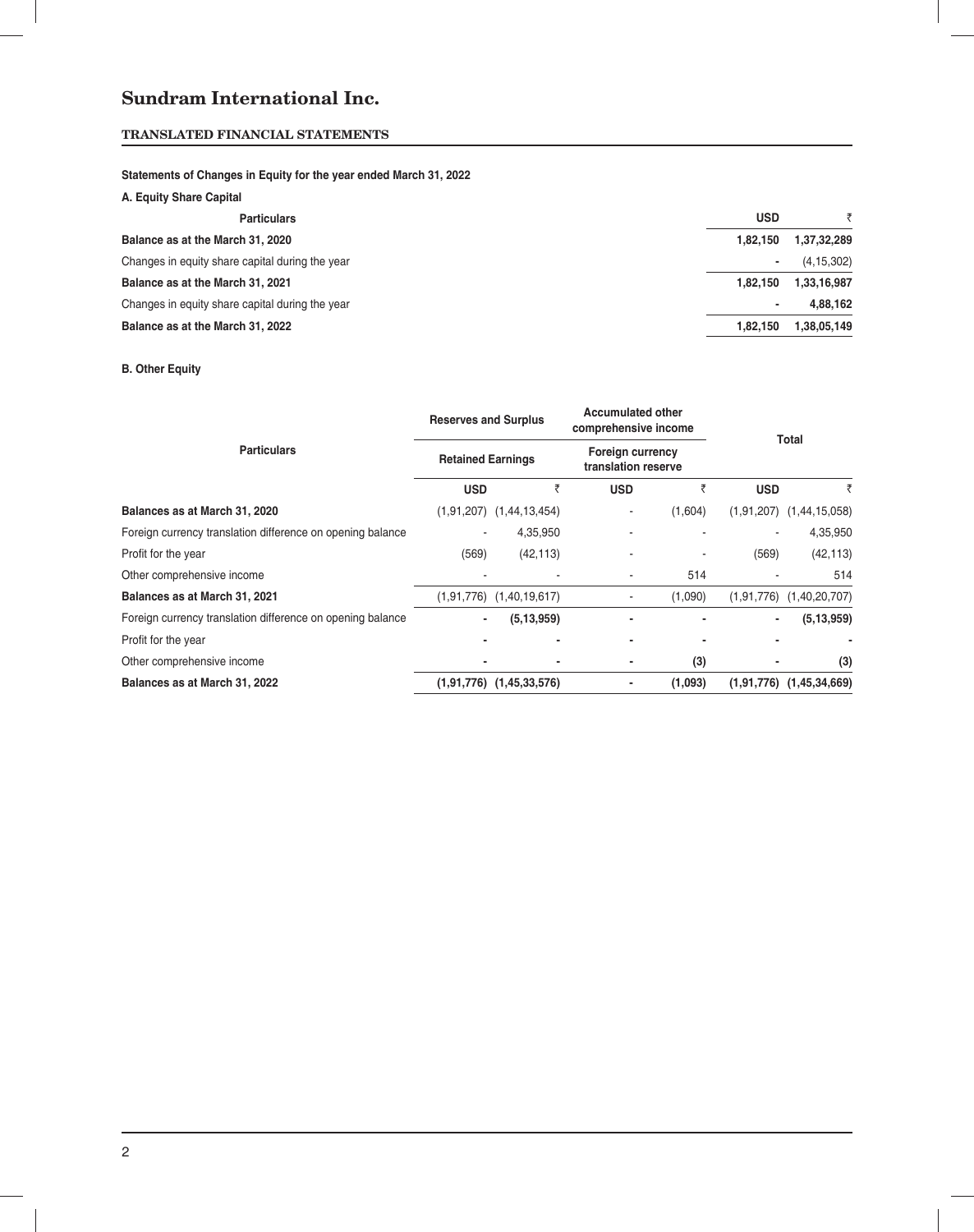# **TRANSLATED FINANCIAL STATEMENTS**

# **Cash Flow Statement for the year ended March 31, 2022**

|                                                                                  | Year ended<br>March 31, 2022 |        | Year ended<br>March 31, 2021 |           |
|----------------------------------------------------------------------------------|------------------------------|--------|------------------------------|-----------|
|                                                                                  | <b>USD</b>                   | ₹      | <b>USD</b>                   | ₹         |
| A. Cash flows from operating activities                                          |                              |        |                              |           |
| Profit before tax                                                                |                              |        | (569)                        | (42, 113) |
| Adjustments to reconcile net income to net cash provided by operating activities |                              |        |                              |           |
| Foreign Currency Translation reserve                                             |                              |        |                              |           |
| Operating profit before working capital changes                                  |                              |        | (569)                        | (42, 113) |
| <b>Adjustments for:</b>                                                          |                              |        |                              |           |
| Decrease / (Increase) in trade receivables                                       |                              |        |                              |           |
| Cash from / (used) in operating activities                                       |                              |        | (569)                        | (42, 113) |
| Direct taxes paid, net                                                           |                              |        |                              |           |
| Net cash from / (used) in operating activities before extraordinary item         | $\overline{\phantom{a}}$     |        | (569)                        | (42, 113) |
| Extraordinary item                                                               | $\overline{\phantom{0}}$     | -      | $\overline{a}$               |           |
| Net cash from / (used) in operating activities                                   |                              |        | (569)                        | (42, 113) |
| B. Cash flow from investing activities                                           |                              |        |                              |           |
| Net cash from / (used) in investing activities                                   |                              | ٠      | ä,                           |           |
| C. Cash flow from financing activities                                           |                              |        |                              |           |
| Repayment of long-term borrowings                                                |                              |        |                              |           |
| Net cash generated from financing activities                                     |                              |        |                              |           |
| D. Net cash flows during the year                                                |                              |        | (569)                        | (42, 113) |
| E. Foreign Currency Translation Impact on Cash & Cash Equivalents                |                              | 999    |                              | (1,638)   |
| F. Cash and cash equivalents at the beginning                                    | 374                          | 27,380 | 943                          | 71,131    |
| G. Cash and cash equivalents at the end                                          | 374                          | 28,379 | 374                          | 27,380    |
| Cash and cash equivalents comprise of:                                           |                              |        |                              |           |
| Cash on hand                                                                     |                              |        |                              |           |
| Balances with banks in current accounts                                          | 374                          | 28,379 | 374                          | 27,380    |
| Cash and cash equivalents as per note 1                                          | 374                          | 28,379 | 374                          | 27,380    |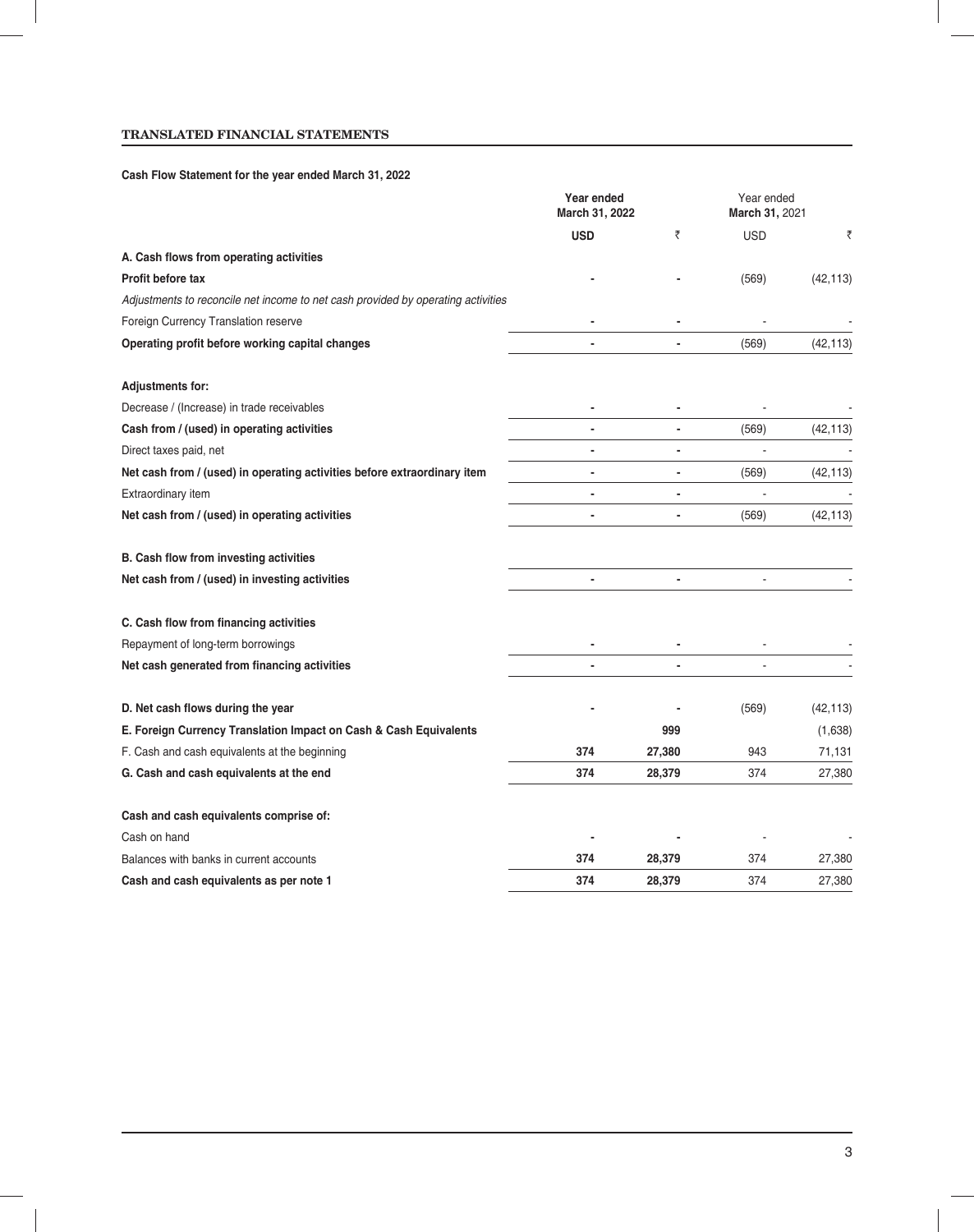#### **TRANSLATED FINANCIAL STATEMENTS**

### **Notes to Financial Statements for the year ended March 31, 2022 Notes to Financial Statements (Contd.)**

#### **Corporate Information**

Sundram International Inc. ("SII" or ''the Company'') was incorporated in USA and is a subsidiary of Sundram Fasteners Limited (SFL), Chennai.

SII was set up on 6 April 2005 and the registered office of the Company is situated at 801, W.Big Beaver Road, 5<sup>th</sup> Floor, Troy, Michigan - 48084.

#### **Basis of Preparation**

The financial statements of the Company have been prepared in accordance with Indian Accounting Standards (Ind AS) as prescribed by Ministry of Corporate Affairs under Companies (Indian Accounting Standards) Rules, 2015, provisions of the Companies Act 2013, to the extent notified, pronouncements of the Institute of Chartered Accountants of India.

The financial statements for the year ended 31 March 2022 (including comparatives) are duly adopted by the Board on April 22, 2022 for consideration of approval by the shareholder.

#### **Summary of accounting policies**

#### **Overall considerations**

The financial statements have been prepared applying the significant accounting policies and measurement bases summarized below.

#### **Classification, subsequent measurement and derecognition of fi nancial liabilities**

Financial liabilities are classified, at initial recognition, as financial liabilities at fair value through profit or loss or at amortised cost. The Company's financial liabilities include borrowings, trade and other payables and derivative financial instruments.

#### *Subsequent measurement*

Financial liabilities are measured subsequently at amortized cost using the effective interest method except for derivatives and financial liabilities designated at FVTPL, which are carried subsequently at fair value with gains or losses recognized in profit or loss (other than derivative financial instruments that are designated and effective as hedging instruments).

#### **Cash and cash equivalents**

Cash and cash equivalents comprise cash on hand and demand deposits, together with other short-term, highly liquid investments maturing within 3 months from the date of acquisition and that are readily convertible into known amounts of cash and which are subject to only an insignificant risk of changes in value.

#### **Equity, reserves and dividend payments**

Share capital represents the nominal (par) value of shares that have been issued and fully paid up.

Other Comprehensive Income (OCI) include the following:

- measurement of net defined benefit liability comprises the actuarial losses from changes in demographic and financial assumptions and the return on plan assets
- reserves for financial assets at fair value through other comprehensive income – comprises gains and losses relating to these types of financial instruments.

Retained Earnings represents the accumulated loss transferred from the Statement of Profit and Loss.

#### **Earnings per share**

Basic earnings per share is calculated by dividing the net profit or loss for the period attributable to equity shareholders by the weighted average number of equity shares outstanding during the period. The weighted average number of equity shares outstanding during the period is adjusted for events including a bonus issue, bonus element in a rights issue to existing shareholders, share split and reverse share split (consolidation of shares). For the purpose of calculating diluted earnings per share, the net profit or loss for the period attributable to equity shareholders and the weighted average number of shares outstanding during the period are considered for the effects of all dilutive potential equity shares.

#### **Cash flow statement**

Cash flows are reported using the indirect method, whereby profit/(loss) before extraordinary items and tax is appropriately classifying for the effects of transactions of non-cash nature and any deferrals or accruals of past or future receipts or payments. In the cash flow statement, cash and cash equivalents includes cash in hand, cheques on hand, balances with banks in current accounts and other short- term highly liquid investments with original maturities of 3 months or less, as applicable.

#### **Accounting for effect of change in foreign exchange rates**

The Assets and Liabilities as at 31<sup>st</sup> March 2022 has been translated from US Dollars to Indian Rupees by applying the year end interbank exchange rate of 1 USD =  $\bar{z}$  75.79 (31.03.2021 - 73.11). The incomes and expenses for the year ended 31<sup>st</sup> March 2022 has been translated from US Dollars to Indian Rupees by applying Average interbank exchange rate 1 USD  $=$  ₹ 74.10 (31.03.2021 - 74.01). Exchange differences arising out of the translation have been dealt with in accordance with Ind AS 21.

SII's Funtional Currency is US Dollars. But these financial statements are presented in Indian Rupees in order to facilitate the preparation of consolidated financial statements by Sundram Fasteners Limited, which is the holding company of SII.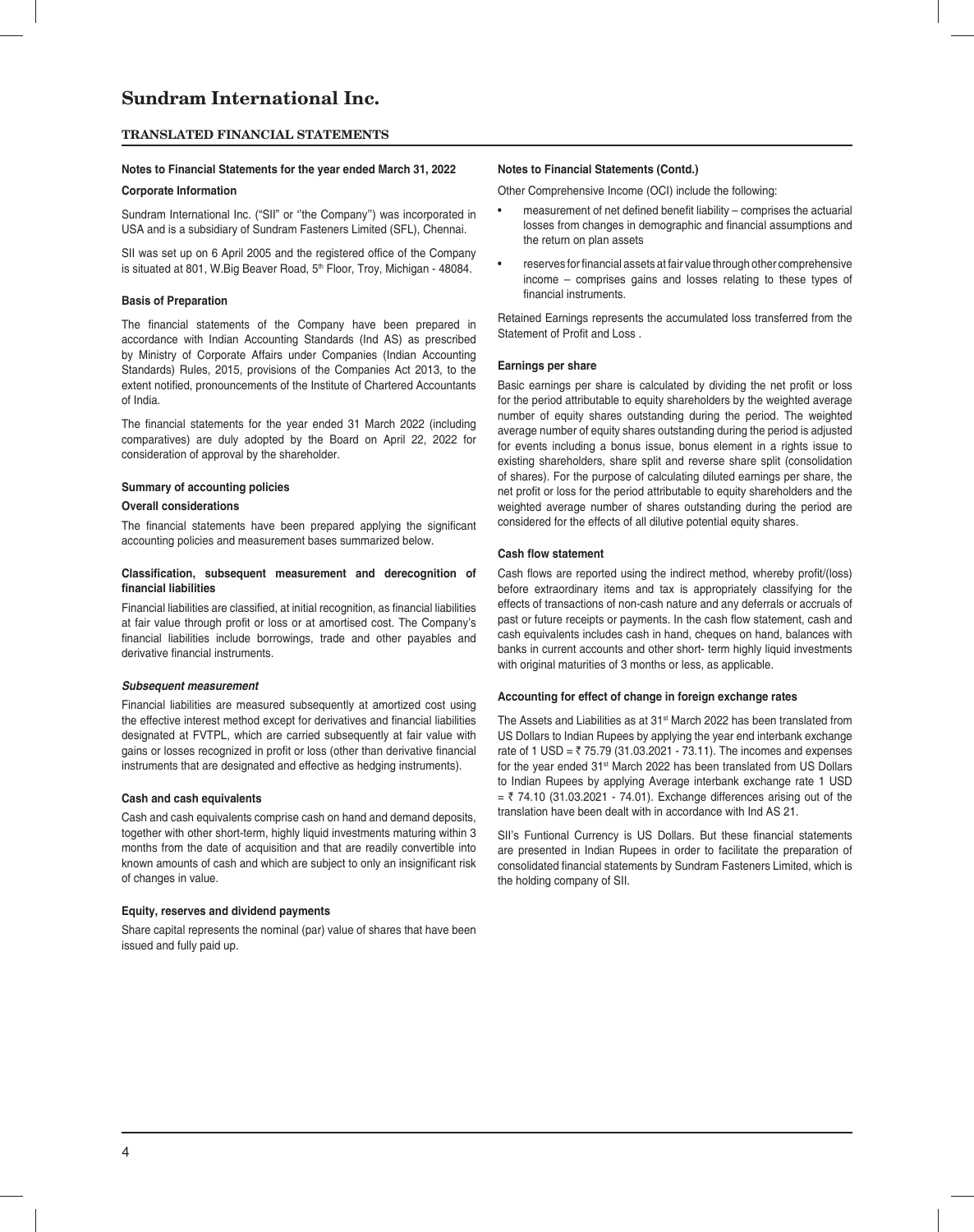#### **TRANSLATED FINANCIAL STATEMENTS**

#### **Notes to Financial Statements (Contd.)**

|              |                                                                                      |            |                |               |                      | As at March 31, 2021 |            |               |                      |             |
|--------------|--------------------------------------------------------------------------------------|------------|----------------|---------------|----------------------|----------------------|------------|---------------|----------------------|-------------|
|              |                                                                                      | Long-term  |                |               | Short-term           |                      | Long-term  |               |                      | Short-term  |
|              |                                                                                      | <b>USD</b> | ₹              | <b>USD</b>    |                      | ₹                    | <b>USD</b> | ₹             | <b>USD</b>           | ₹           |
| 1            | <b>CASH AND BANK BALANCES</b>                                                        |            |                |               |                      |                      |            |               |                      |             |
|              | Cash and cash equivalents                                                            |            |                |               |                      |                      |            |               |                      |             |
|              | Balances with banks in current accounts                                              |            | ٠              | 374           | 28,379               |                      |            |               | 374                  | 27,380      |
|              |                                                                                      |            | $\blacksquare$ | 374           | 28.379               |                      | $\sim$     |               | 374<br>÷.            | 27,380      |
|              |                                                                                      |            |                |               | As at March 31, 2022 |                      |            |               | As at March 31, 2021 |             |
|              |                                                                                      |            |                | <b>Number</b> | <b>USD</b>           |                      | ₹          | Number        | <b>USD</b>           | ₹           |
| $\mathbf{2}$ | <b>SHARE CAPITAL</b>                                                                 |            |                |               |                      |                      |            |               |                      |             |
|              | Issued, subscribed and fully paid up                                                 |            |                |               |                      |                      |            |               |                      |             |
|              | 18,215 common shares of USD 10 each                                                  |            |                | 18,215        | 1,82,150             | 1,38,05,149          |            | 18,215        | 1,82,150             | 1,33,16,987 |
|              |                                                                                      |            |                | 18.215        | 1,82,150             | 1,38,05,149          |            | 18.215        | 1,82,150             | 1,33,16,987 |
| a)           | There were no movement in the share capital during the current<br>and previous year. |            |                |               |                      |                      |            |               |                      |             |
| b)           | Shareholders holding more than 5% of the aggregate shares in                         |            |                |               |                      |                      |            |               |                      |             |
|              | the Company                                                                          |            |                |               | As at March 31, 2022 |                      |            |               | As at March 31, 2021 |             |
|              |                                                                                      |            |                |               | Nos.                 | % holding            |            |               | Nos.                 | % holding   |
|              | Sundram Fasteners Limited, Chennai                                                   |            |                |               | 18,215               | 100.00%              |            |               | 18,215               | 100.00%     |
|              |                                                                                      |            |                |               | 18,215               | 100.00%              |            |               | 18,215               | 100.00%     |
| C)           | Shares held by promoters at the end of the year                                      |            |                |               |                      |                      |            |               |                      |             |
|              |                                                                                      |            |                |               | As at March 31, 2022 |                      |            |               | As at March 31, 2021 |             |
|              | <b>Promoter name</b>                                                                 |            | No. of shares  |               | % of total           |                      |            | No. of shares |                      | % of total  |
|              |                                                                                      |            | held           |               | shares               |                      |            | held          |                      | shares      |
|              | Sunrdam Fasteners Limited, Chennai                                                   |            | 18,215         |               | 100.0%               |                      |            | 18,215        |                      | 100.0%      |

#### **d) Equity shares**

The Company has only one class of equity shares having a par value of USD 10 per share.

 In the event of liquidation of the Company, the holders of equity shares will be entitled to receive remaining assets of the Company, after distribution of all preferential amounts. The distribution will be in proportion to the number of equity shares held by the shareholders.

e) Bonus Shares/ Buy Back/ Shares for consideration other than cash issued during the period of five years immediately preceding the financial year ended March 31, 2022:

(i) Aggregate number of equity shares allotted as fully paid up pursuant to contracts without payment being received in cash : Nil

(ii) Aggregate number of equity shares allotted as fully paid up by way of Bonus Shares : Nil

(iii) Aggregate number of equity shares bought back : Nil

# **f) Capital Management**

The Company' s capital management objectives are:

- to ensure the Company's ability to continue as a going concern
- to provide an adequate return to shareholders by pricing products and services commensurate with the level of risk

 For the purpose of the Company's capital management, capital includes issued equity capital and all other equity reserves attributable to the equity holders of the parent. The primary objective of the Group's capital management is to maximise the shareholder value.

Management assesses the Company's capital requirements in order to maintain an efficient overall financing structure while avoiding excessive leverage. The Company manages the capital structure and makes adjustments to it in the light of changes in economic conditions and the risk characteristics of the underlying assets. In order to maintain or adjust the capital structure, the Company may adjust the amount of dividends paid to shareholders, return capital to shareholders, issue new shares, or sell assets to reduce debt.

| <b>Particulars</b>        | As at March 31, 2022 |           |            | As at March 31, 2021 |
|---------------------------|----------------------|-----------|------------|----------------------|
|                           | <b>USD</b>           |           | <b>USD</b> |                      |
| Debt                      | 10.000               | 757.900   | 10,000     | 731,100              |
| Cash and cash equivalents | (374)                | (28, 379) | (374)      | (27, 380)            |
| <b>Total Debt</b>         | 9.626                | 729.521   | 9.626      | 703,720              |
| Total equity              | (9.626)              | (729.520) | (9.626)    | (703, 720)           |
| Equity                    | (9,626)              | (729,520) | (9,626)    | (703, 720)           |
| Gearing ratio             | 100%                 | 100%      | 100%       | 100%                 |